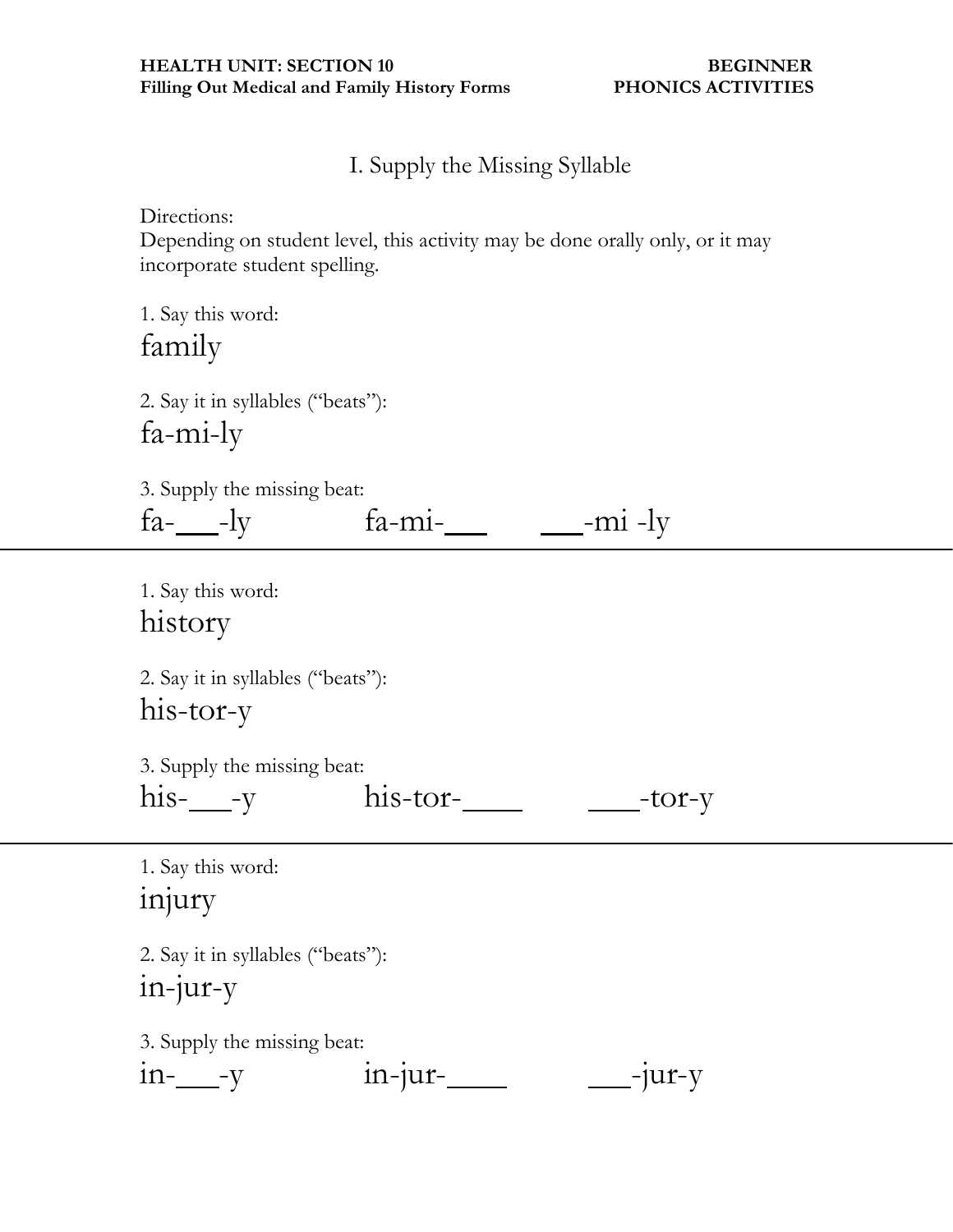Supply the Missing Syllable

Directions:

Depending on student level, this activity may be done orally only, or it may incorporate student spelling.

1. Say this word: medical

2. Say it in syllables ("beats"): med-i-cal

| 3. Supply the missing beat: |         |           |
|-----------------------------|---------|-----------|
| med- -cal                   | med-i - | $-i$ -cal |

1. Say this word: arthritis

2. Say it in syllables ("beats"): ar-thri-tis

3. Supply the missing beat:

| aт |  |
|----|--|
|    |  |

tis ar-thri- -thri-tis

1. Say this word: allergy

2. Say it in syllables ("beats"): al-ler-gy

3. Supply the missing beat:

 $al$ - $gy$   $al$ - $ler$ - $\qquad$  -ler-gy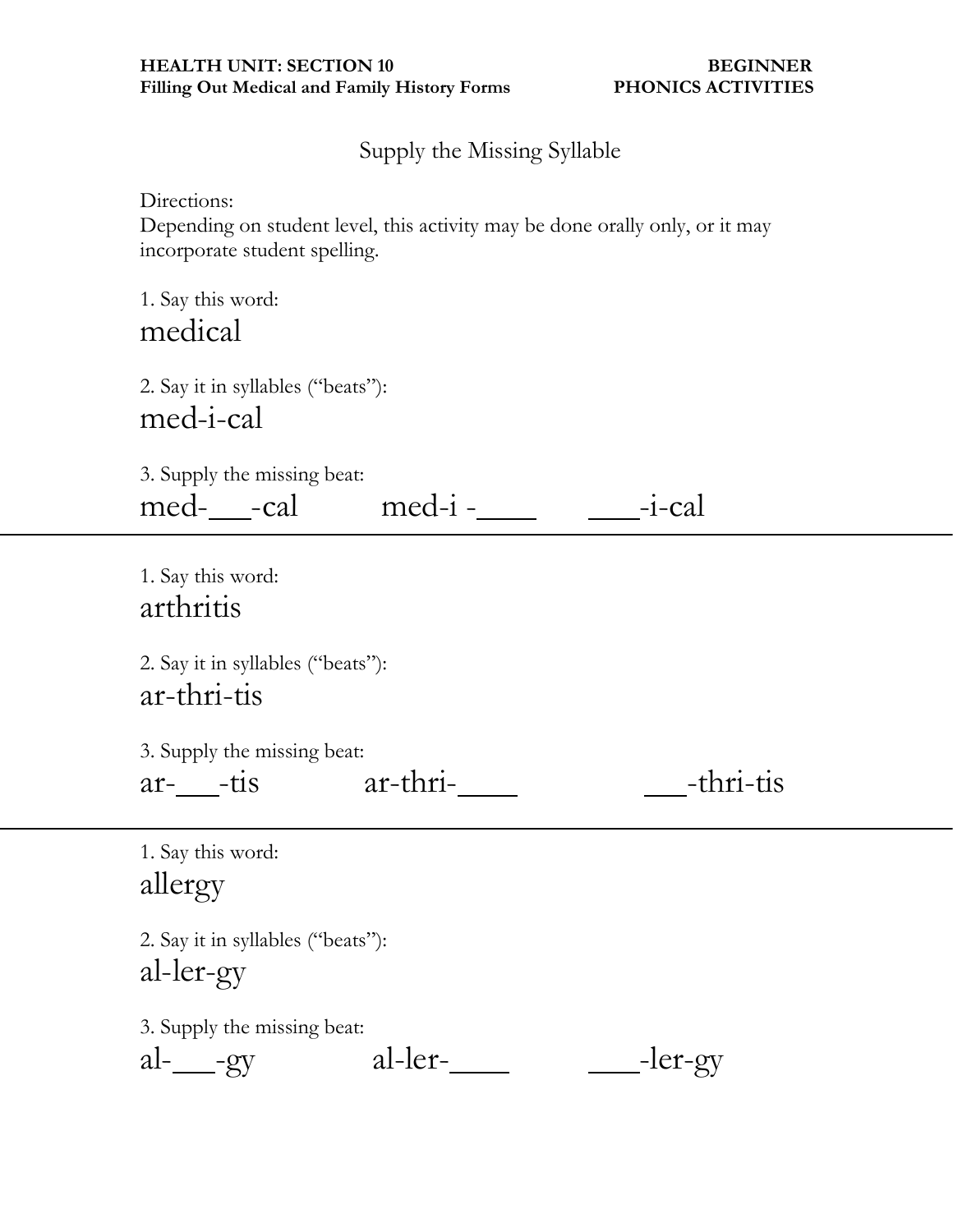## II. The Suffix "tion"

Directions:

Depending on student level, this activity may be done orally only, or it may incorporate student spelling. Students should orally add the suffix "tion" to the spoken base word, then repeat the new word in "beats" (syllables). Draw a box around the suffix "tion." (Note: Spelling changes to the base word are in *italics*.)

'tion' words with 3-syllables:

|                                | instruct in-struc-tion <i>instruction</i> |                                       |
|--------------------------------|-------------------------------------------|---------------------------------------|
| relate                         | $re$ -la- $\qquad \qquad$                 |                                       |
| react                          |                                           | $re-ac$ - $\qquad \qquad$             |
|                                |                                           | extract ex-trac-                      |
|                                |                                           |                                       |
| 'tion' words with 4-syllables: |                                           |                                       |
|                                |                                           |                                       |
|                                |                                           |                                       |
|                                |                                           | $occupy$ $oc-cu-pa$ - $\qquad \qquad$ |
| 'tion' words with 5-syllables: |                                           |                                       |
|                                | immunize im-mu-ni-za-                     |                                       |